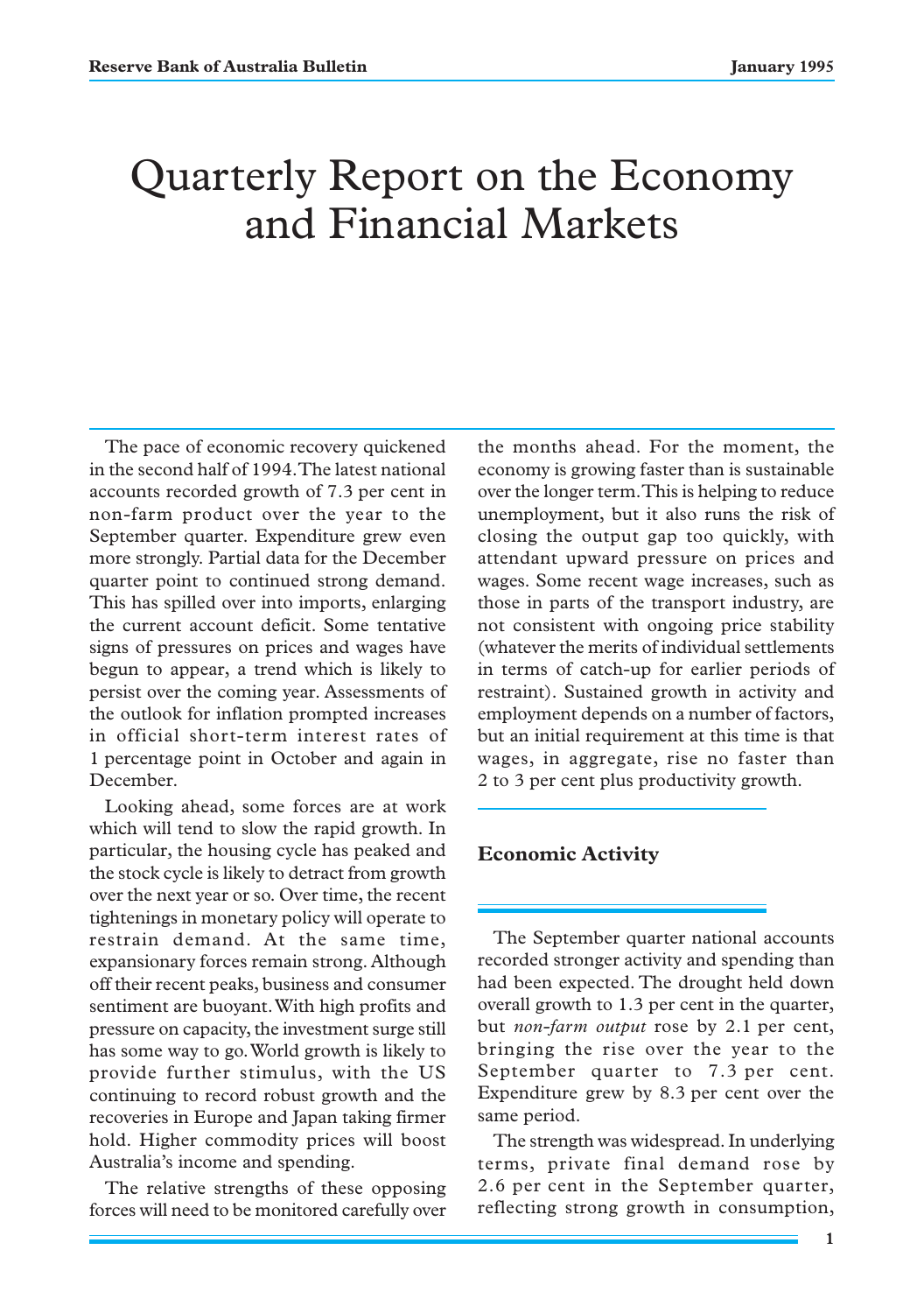

dwelling investment and especially spending on plant and equipment. Public demand and stock accumulation added further to overall expenditure. Private non-farm inventories contributed over 1 percentage point to growth in the year to the September quarter (although to the extent that this was unexpected and/or businesses expect less rapid growth in demand in future, additions to inventories will be reduced in the quarters ahead, thereby detracting from growth). On the income side, both wages, salaries and supplements and company profits grew strongly in the quarter.

Graph 2 gauges the relative strength of recent recoveries by comparing the fastest twelve-month movement in four different variables – namely, the fall in unemployment;



#### **Graph 2**

the rise in employment; the rise in non-farm output; and the rise in expenditure. However it is measured, the current recovery is as strong as any experienced in the past two decades.

# **The household sector**

Recent indicators of *consumption expenditure* continue to show strong growth. Although subject to considerable monthly volatility, the value of retail trade in the three months ended November was 2.0 per cent higher than in the previous three months, while passenger vehicle registrations rose by 4.7 per cent over the same period. Consumer sentiment also remains around the high levels reached in previous peaks (see Graph 3).

Strong employment growth, rising disposable incomes and continued high levels of consumer confidence should translate into further increases in household spending in the year ahead. On the other hand, higher interest rates have begun to affect housing affordability (a measure of the cash-flow burden of home finance), although that remains at favourable



#### **Graph 3**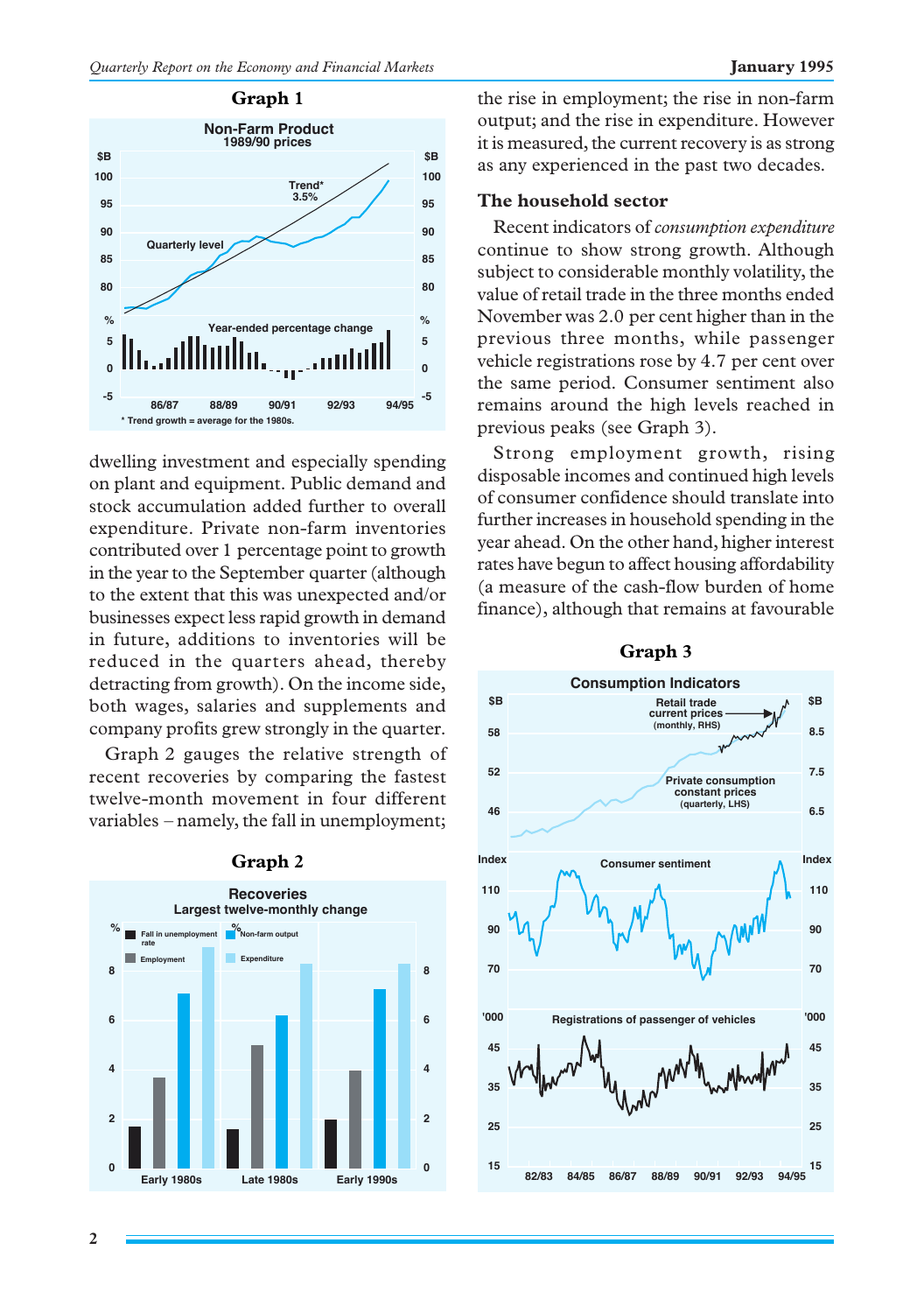levels, compared with those prevailing over the past ten years (see Graph 4). More generally, the recent increases in interest rates can be expected to have a negative effect on the cash flow of the household sector, and to be a moderating influence on the growth of consumption expenditure in the year ahead.



Recent data on *housing* indicators suggest the upswing in this sector, which led the economy out of recession in 1991/92, has largely run its course. The value of loan approvals (excluding refinancing) fell by 8.6 per cent in October, and preliminary data suggest a further fall in November. Loan approvals for the purchase of established dwellings are trending down a little more rapidly than are approvals for the construction of new dwellings. As in the late 1980s, loan approvals to investors held up longer than approvals to owner-occupiers, although they have now begun to turn down. Consistent with the fall in loan approvals, growth in the stock of housing credit outstanding has fallen below the peak rates of growth recorded earlier in 1994, although it still grew at an annualised rate of 17 per cent over the three months to November.

The slowdown in housing finance for new dwellings is starting to show up in the data for local government approvals for the construction of private dwellings (see Graph 5). These fell by 17 per cent in the three months to November, and are now below the high levels recorded a year earlier. The slowdown was restricted initially to approvals for *houses* (which have fallen in five of the past six months) but, more recently, some large falls have occurred in approvals for medium-density dwellings (including conversions from commercial buildings).



These data suggest that dwelling commencements will record a small fall in the December quarter, after falling by 1.1 per cent in the September quarter. For 1994/95 as a whole, the Indicative Planning Council for the Housing Industry predicts commencements of just over 160,000 dwellings, down from the historically high level of 178,000 in 1993/94. Since the latest upturn began in September 1991, some 450,000 dwellings have been constructed; this is nearly double the number in any upswing since 1972/73 (see Graph 6) and in excess of the underlying demand implied by demographic and social trends. Some retreat from current construction rates was inevitable, irrespective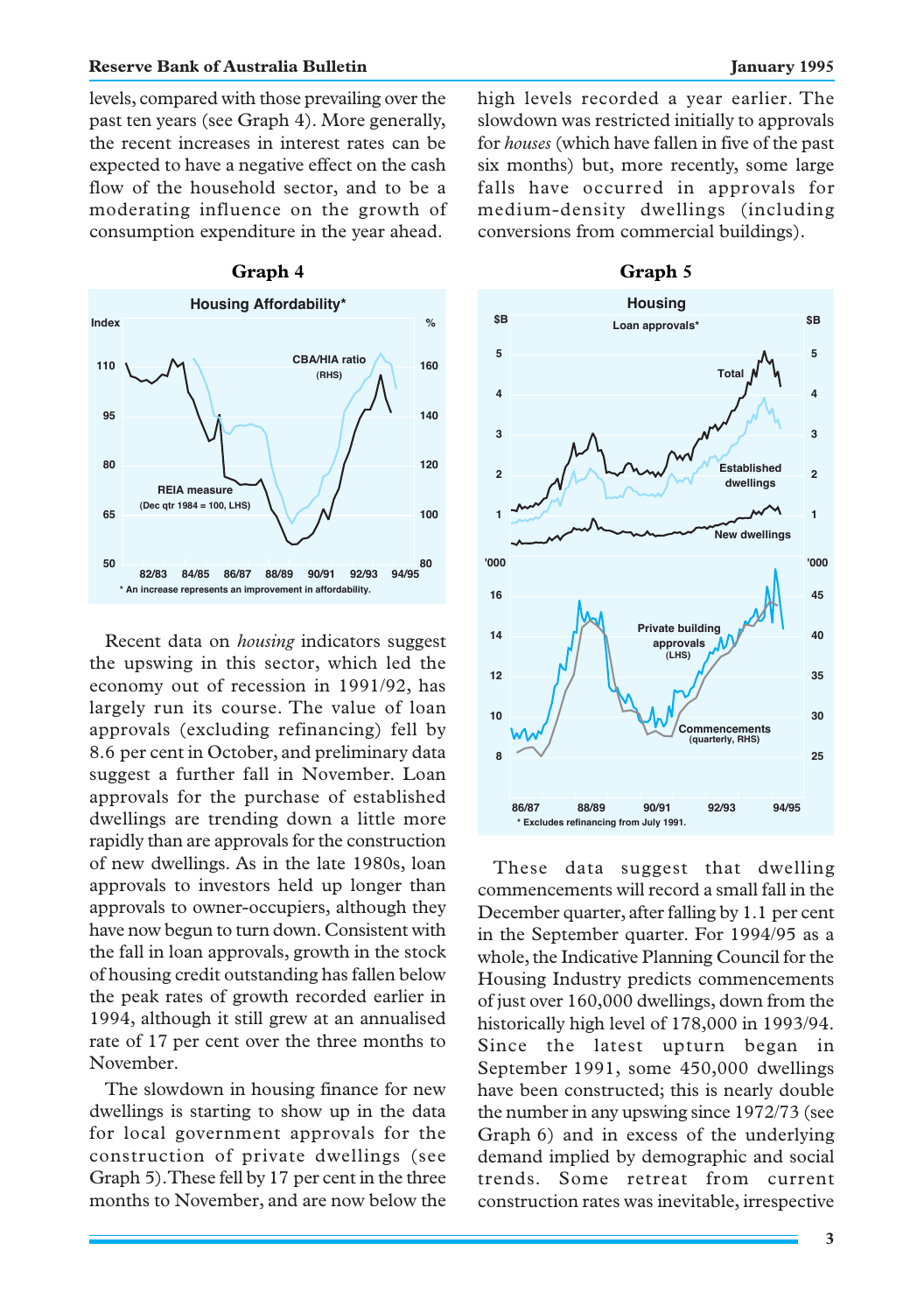of monetary policy actions. House prices rose at a faster rate than general inflation over the year to the September quarter, with estimated increases ranging from 5 to 10 per cent. These average figures mask wide variations across regions, suburbs and dwelling types.



#### **Graph 6**

# **The business sector**

Business conditions remain favourable, with strong demand coinciding with relatively low interest burdens. As a result, corporate *gross operating surplus* (GOS) increased by 7.1 per cent in the September quarter; GOS after interest rose by 6.8 per cent in the September quarter, and by 11.7 per cent over the year to September. Measured as either a share of national income or as a rate of return on assets, profits have returned to healthy levels. These profit levels, and general optimism about the future, have underpinned the strong recovery in investment in plant and equipment. The March and June national accounts had not captured the full extent of the turnaround in plant and equipment investment (see Graph 7), but the September accounts – with significant revisions to earlier figures – showed a clear recovery. In underlying terms, investment in plant and equipment grew by 30 per cent over the year to the September quarter. Non-dwelling construction also grew solidly, rising by nearly 4 per cent in the quarter and by more than 12 per cent over the year to the September quarter (Graph 8).

#### **Graph 7**



The September quarter *capital expenditure survey* suggests further strong rises in investment over the rest of 1994/95. These would return equipment spending as a share of GDP to the peak levels of the late 1980s, although the stock of capital, relative to output, would remain below its previous levels (given the extended period in which plant and equipment investment was very low by historical standards). Despite improvements in capital productivity, continuing high levels of investment in plant and equipment are needed to generate the necessary capacity to underpin sustainable growth. Investment in non-residential construction also is expected to rise significantly over the rest of the financial

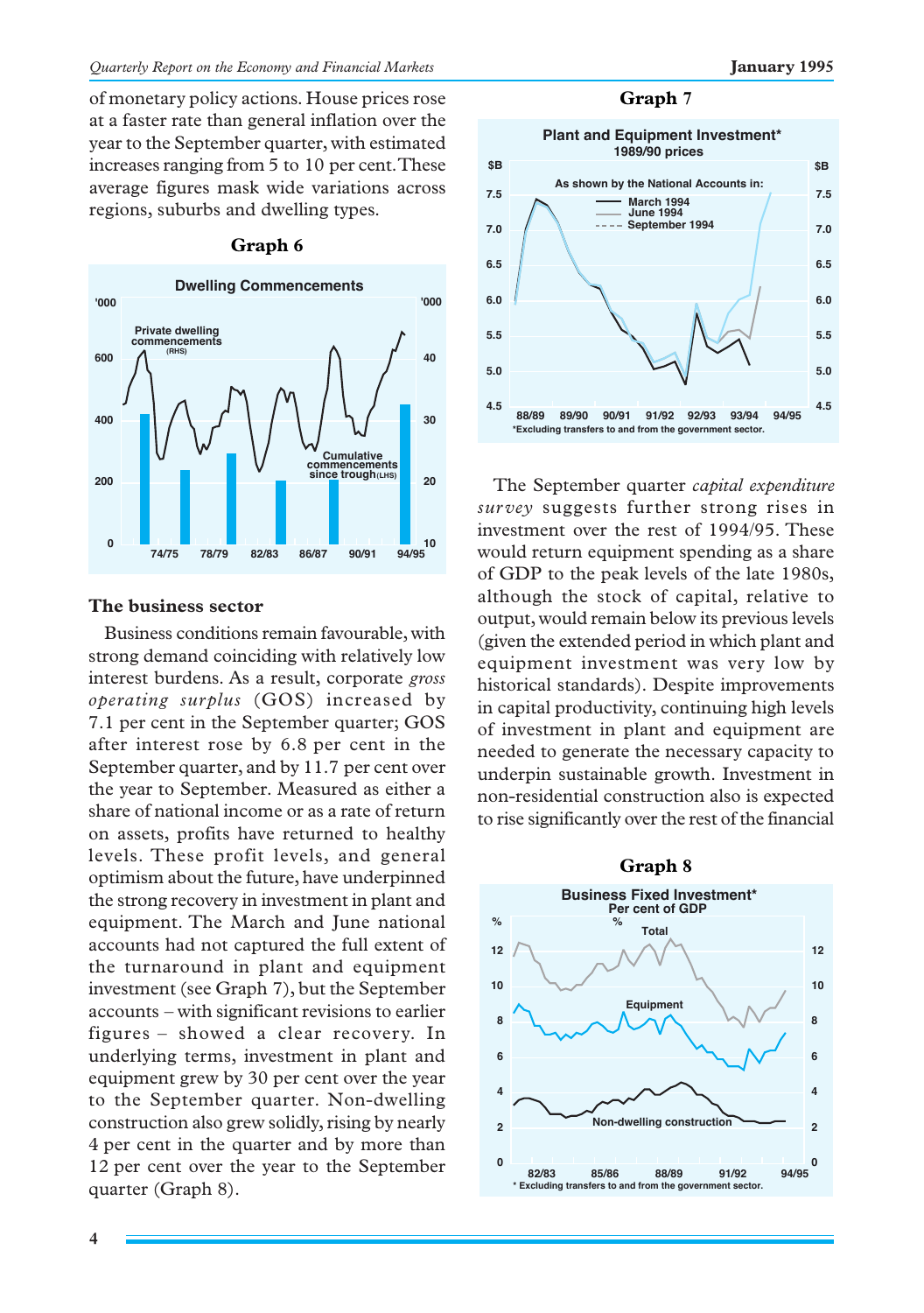year, with hotels, shops and factories the favoured areas. Reflecting continued high surpluses, construction of commercial offices is expected to remain weak.

The latest *ACCI-Westpac survey* of manufacturers, conducted in late November/ early December, reported a sharp fall in the number of firms expecting improved conditions over the next six months. Most firms, however, expected a continuation of present buoyant conditions, rather than a deterioration. The survey also reported continued solid growth rates for output, investment and profitability.

#### **The public sector**

In underlying terms, *public final demand* increased by 7.3 per cent over the year to the September quarter. Within this total, investment grew by 15.7 per cent, in part reflecting large, lumpy expenditure by public trading enterprises on new assets. Public consumption expenditure grew by 4.9 per cent. Public final demand now appears likely to make a greater contribution to overall growth in 1994/95 than was expected at the outset of the financial year.

The total *public sector borrowing requirement* (PSBR) was equivalent to 2.7 per cent of GDP in 1993/94 and, based on Commonwealth and State budget figuring, could rise to a bit over 3 per cent of GDP (over \$14 billion) in 1994/95. In underlying terms (i.e. abstracting from sales of existing assets and redundancy payments), it could reach  $3\frac{3}{4}$  per cent of GDP, somewhat above the Budget forecast of 3.4 per cent and about the same as in 1993/94. These estimates may not fully reflect the faster-than-anticipated growth in the economy, but do indicate a more expansionary fiscal stance than earlier thought.

The change mainly reflects increased state expenditures. Despite a good performance in bringing their budgets back towards balance in 1993/94, a number of States' capital and other expenditures will be higher in 1994/95 than earlier anticipated.

### **Rural conditions**

The current drought is one of the worst on record. Virtually all of New South Wales and

almost half of Queensland have been declared drought-stricken, while much of Victoria and southern South Australia are classified as seriously rain deficient. Recorded farm output fell by 18 per cent in the September quarter. Crop production (excluding sugar cane), which accounts for about 40 per cent of total farm output, fell by 27 per cent. The ABS apportions estimated annual crop production equally across the four quarters of the financial year. As a result, large movements are concentrated in September quarters. The effect of sharp falls in rural output on farm incomes will be mitigated to some extent by rising prices for wool and other commodities. The direct impact of the drought is estimated to reduce 1994/95 GDP by up to  $\frac{3}{4}$  of a percentage point.

# **External Developments**

The international economy has provided an increasingly favourable backdrop over recent months, bringing a further improvement in Australia's terms of trade. Strong domestic demand, however, has boosted imports, and the current account deficit has widened.

#### **The international economy**

Demand is strengthening in the OECD countries but, so far at least, this is occurring without any general pressure on inflation. The potential for higher inflation remains a concern, however, particularly for the US, and these concerns are reflected in continuing high levels of long-term interest rates around the world. Any dampening effect of those higher interest rates, however, seems to be out-weighed by the continuing momentum of the recovery in the US, and the stronger growth now emerging in Europe and Japan. The OECD has been progressively revising upwards its growth forecasts, with OECD area GDP now forecast to grow by 3 per cent in 1995 (Table 1). Prospects for growth in non-member Asian countries also remain strong.

For some time, forecasters have been predicting that growth in the *United States*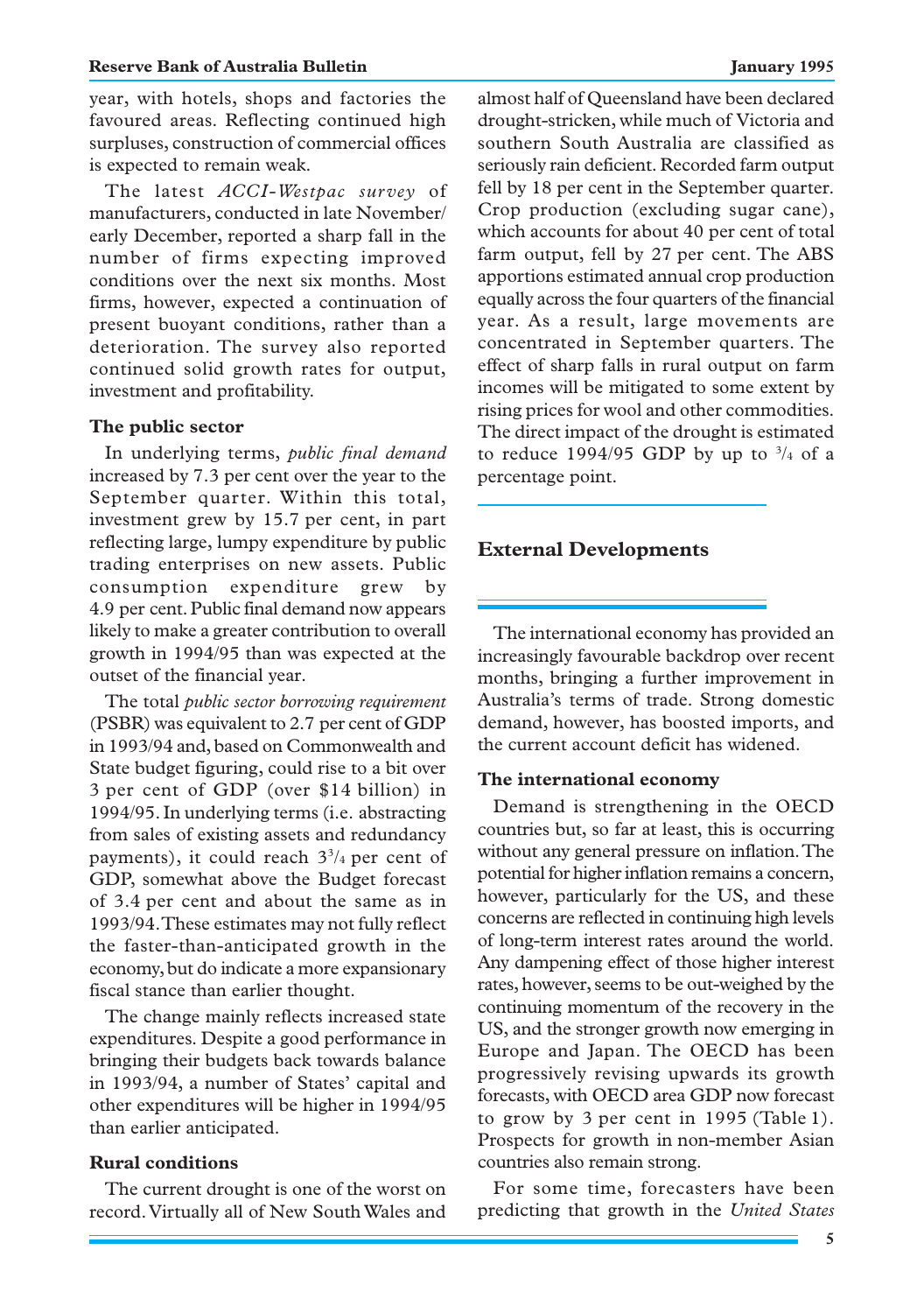|                      | <b>Made</b> in<br>December 1993 | Made in<br><b>June 1994</b> | Made in<br>December 1994 |
|----------------------|---------------------------------|-----------------------------|--------------------------|
| <b>United States</b> | 2.7                             | 3.0                         | 3.1                      |
| Japan                | 2.3                             | 2.7                         | 2.5                      |
| Germany              | 2.2                             | 2.6                         | 2.8                      |
| France               | 2.7                             | 2.9                         | 3.1                      |
| United Kingdom       | 2.9                             | 3.2                         | 3.4                      |
| European Union       | 2.5                             | 2.8                         | 3.0                      |
| <b>OECD</b>          | 2.7                             | 2.9                         | 3.0                      |

# **Table 1: OECD Forecasts of World Growth in 1995**

would slow, to a rate more in line with the long-term sustainable rate. So far, however, there are no clear signs of slowing, with GDP increasing by 1 per cent in the September quarter, bringing the growth over the year to 4.4 per cent. Employment and other recent indicators point to strong growth continuing in the December quarter. Capacity utilisation



**Graph 9**

is at a five-year high and unemployment has fallen significantly below the 6 per cent level at which wage and price pressures are generally assumed to develop (Graph 9). So far, however, underlying inflation remains below 3 per cent and unit labour costs rose by less than 1 per cent in the past year, reflecting strong productivity growth. To help contain possible rises in inflation, the Federal Reserve further tightened monetary policy in mid November; most observers expect further increases in 1995.

Recovery in *Europe* is gathering strength. The OECD has revised upwards its estimate of growth in the European Union in 1994 from 1.9 per cent to 2.5 per cent and is forecasting 3 per cent growth in 1995. *Western Germany*, *France* and the *United Kingdom* all recorded good growth in the September quarter. On *Continental Europe*, inflation prospects seem good, with earlier low wage settlements not yet reflected fully in lower inflation, and considerable slack remaining in labour markets. The recovery in the UK has been running longer, and the authorities have tightened monetary policy.

In *Japan*, strong public and private consumption underpinned a 1 per cent rise in GDP in the September quarter. More recently, retail sales have been weak, but a second round of income tax rebates in December (which will not be offset by indirect tax increases until 1997) will provide encouragement for consumption. Further evidence that investment has bottomed was contained in the Bank of Japan's November *Tankan* survey, which reported rising business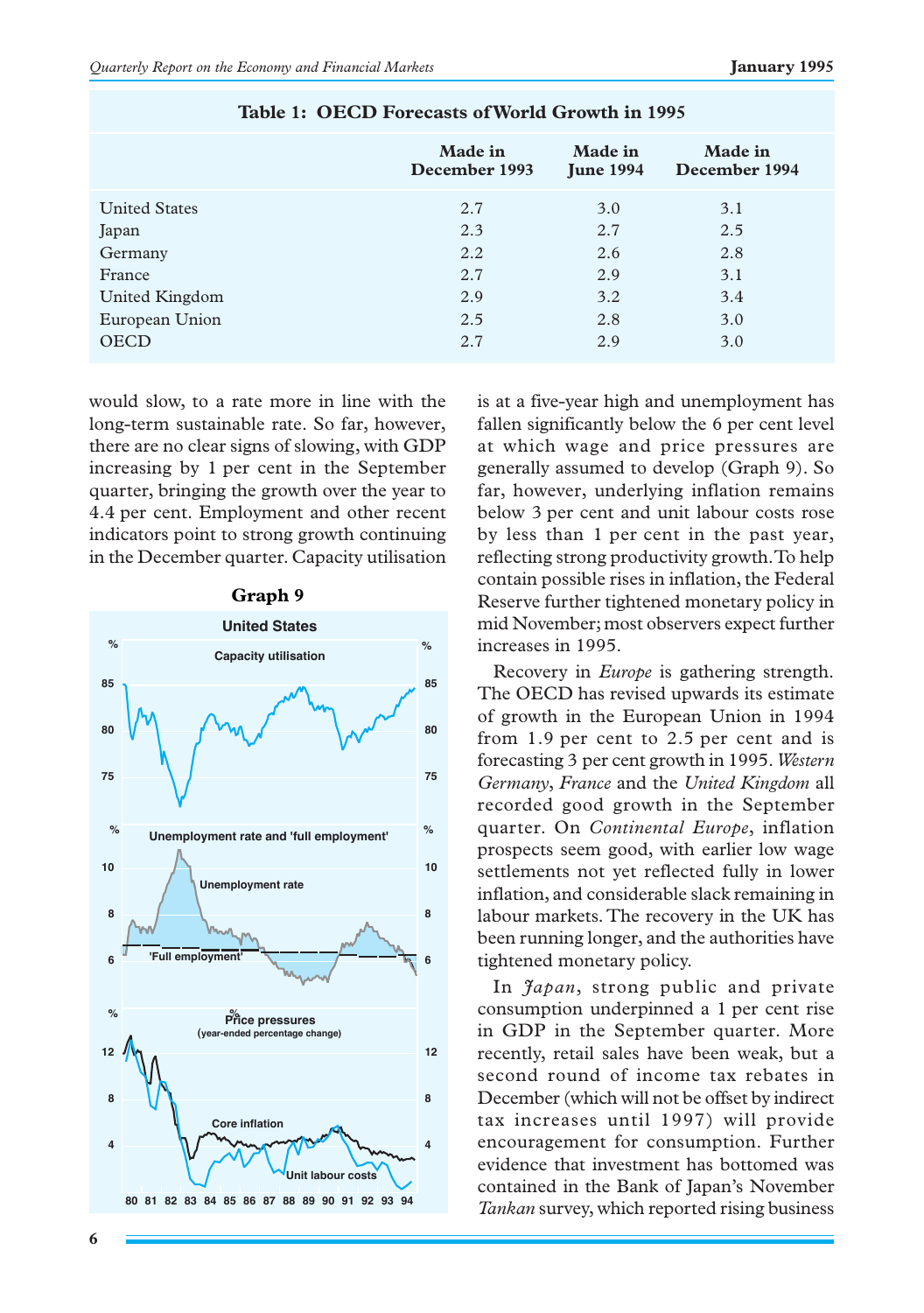confidence for the third consecutive quarter. Industrial production in November was 6 per cent higher than a year earlier.

The newly industrialised economies continue to expand at significantly higher rates than the OECD countries. In *Singapore*, GDP grew by 10 per cent in the year to September, while in *Taiwan*, GDP grew by 6 per cent. In *China*, industrial production in recent months has grown at an annual rate of over 20 per cent, but with inflation of 25 per cent over the twelve months to November. Asian countries have accounted for almost half the growth in world trade in recent years, and were particularly prominent in the early 1990s, when growth in OECD countries was slow. Asian countries, together with New Zealand, have accounted for all the growth in Australian exports over the year to September (see Graph 10).



# **Graph 10**

Reflecting the strength of world industrial production, *commodity prices* continued to firm through the December quarter (see Graph 11). The Reserve Bank's Commodity Price Index rose by 4 per cent in SDR terms over this period and is now 14 per cent above its trough in late 1993. The largest increases over the quarter were in prices for base metals (up 19 per cent), with particularly strong increases in nickel (34 per cent), aluminium (19 per cent) and copper (19 per cent); gold and oil prices fell slightly.



Some rural commodity prices also recovered in the December quarter, with disruptions to world supply being the main factor. Cotton and sugar prices were each up 15 per cent. Wool prices remained firm in the December quarter, with the Eastern Market Indicator averaging 771 cents per kg, around 53 per cent higher than a year earlier. Despite the appreciation of the Australian dollar, most of these increases have translated into increases in \$A terms.

The rise in commodity prices since late 1993 and the appreciation-induced fall in the price of service imports resulted in Australia's *terms of trade* rising by 1.5 per cent in the September quarter, and by 2 per cent over the year to the September quarter. Further increases in the terms of trade appear likely given the continued improvement in commodity prices.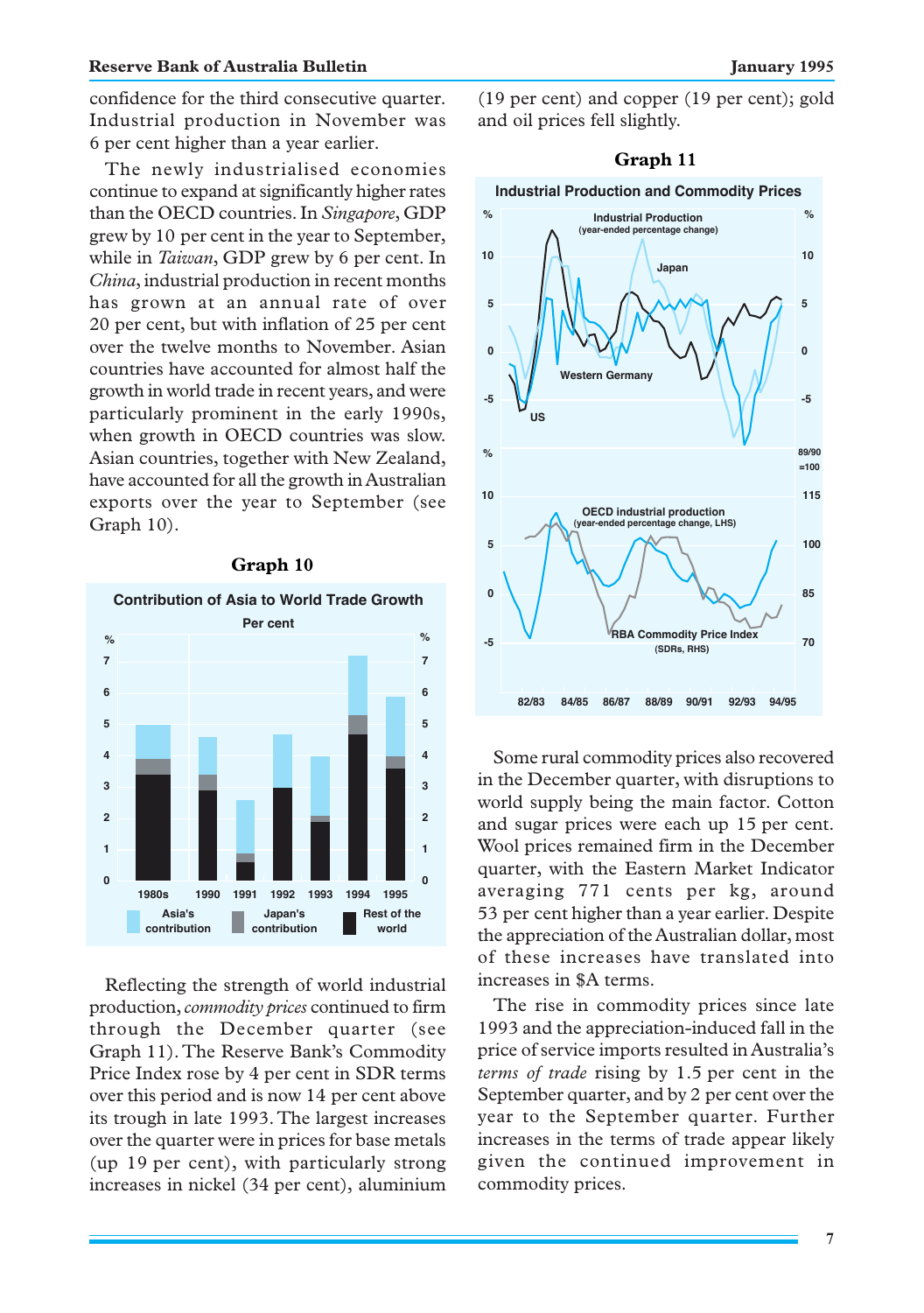#### **The Balance of Payments**

Despite this generally-benign international environment, Australia's *current account deficit* has expanded markedly over the past six months or so (see Graph 12). The current account deficit averaged \$1.8 billion in the three months to November, a little under 5 per cent of GDP. This compares with a deficit of  $3<sup>1</sup>/2$  per cent of GDP in the same months of 1993. Despite the likelihood of continuing improvements in the terms of trade, further increases in the current account deficit are in prospect as the effects of the drought, higher world interest rates and (especially) the spillover of rapid growth of domestic expenditure come together.



#### **Graph 12**

*Import volumes* grew by 8.5 per cent in the September quarter and at an annual rate of 30 per cent in the six months to September (Graph 13). All broad categories of imports grew strongly (Graph 14). More recent data (available only for values, not volume) suggest some easing in the growth of imports. The *value* of imports was 1.7 per cent higher in the three months to November than in the preceding three months.

Notwithstanding the strength of world demand, the *volume of exports* fell slightly in the September quarter but was still 8 per cent higher than a year earlier. The decline in the quarter reflected a fall in resource-based exports; rural and manufactured exports rose slightly while service exports increased by 9.4 per cent. Recent monthly data point to a

**Graph 13**







modest pick-up in the *value* of exports, with resource-based and manufacturing exports both growing strongly; the strength of resource (and some rural) exports appears largely to reflect higher prices.

Australia's estimated net foreign liabilities rose by \$3.7 billion during the September quarter to \$237 billion, or 55 per cent of GDP.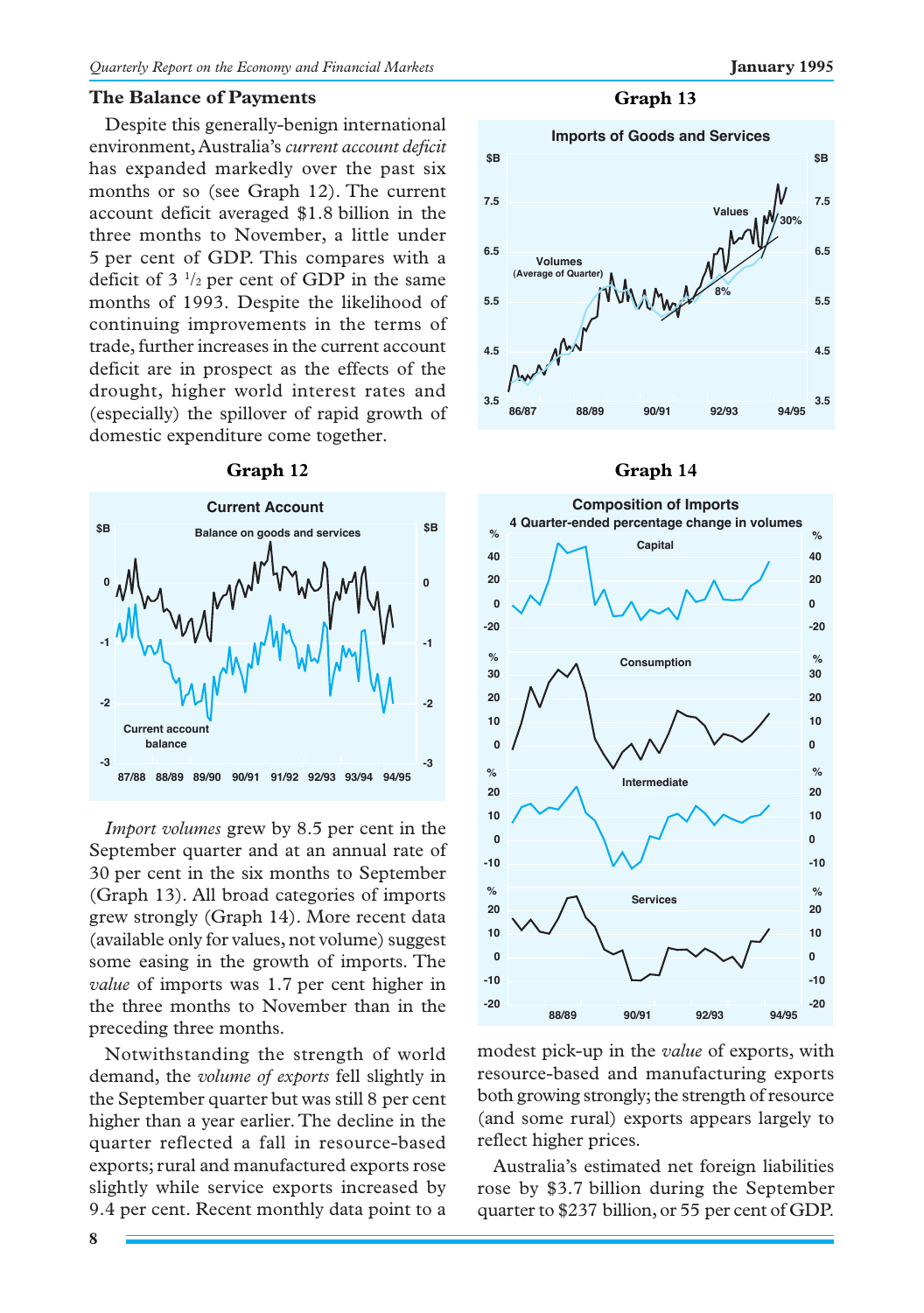Net capital inflows of \$5.2 billion were partly offset by stock valuation effects of \$1.5 billion. These liabilities are made up of both debt and equity. Net debt contributed \$1.2 billion but these borrowings mask a further reduction in non-official borrowings, a trend evident over the past two years. Aided by valuation effects, the stock of net debt fell by \$2.5 billion to \$160 billion, around 37 per cent of GDP, which is  $5\frac{1}{2}$  percentage points below the peak in September 1993.

# **The Outlook for Inflation**

Inflation remains low, with the Treasury and other measures of underlying consumer price inflation running at around 2 per cent per annum – as has been the case for nearly three years. The headline CPI increased by 0.6 per cent in the September quarter and by 1.9 per cent over the year to the September quarter (see Graph 15).



**Graph 15**

Despite these favourable outcomes, the deflationary phase of the cycle is now well behind us. With the economy growing fast, price expectations are less firmly anchored, and firms are looking for opportunities to lift prices in response to stronger demand. A critical issue is the degree of spare capacity – of both capital and labour – and the rate at which it is wound back.

Producer prices suggest some inflationary pressures may be emerging. Increases for the latest three months available (expressed as annual rates) have picked up for various price series, including those for the inputs used in house building (4.7 per cent, excluding timber), other building (2.5 per cent, excluding timber) and manufacturing (4.5 per cent, excluding petroleum). The price of articles produced by manufacturers (again excluding petroleum) rose by 2.8 per cent. Further details are provided in Table 2.

Some specific factors, including a downturn in housing activity and a stronger exchange rate, will help moderate these increases. On the other hand, continuing strong economic growth (both in Australia and abroad), declining unemployment, increasing capacity utilisation and, to a limited extent, the drought are likely to add to underlying inflationary pressures.

Headline inflation is expected to move above underlying inflation in the December quarter, reflecting recent increases in mortgage interest rates. For policy purposes, however, it is the underlying, rather than headline, rate of inflation that is most relevant.

#### **Inflation expectations**

Expectations of inflation over the short to medium term have deteriorated a little over the past few months. According to the *ACCI-Westpac* survey, the proportion of firms expecting to increase selling prices in the March quarter rose, although the proportion of firms expecting to hold their selling prices unchanged remains at historically high levels (see Graph 16).

For 1995 as a whole, the average forecast of inflation by *Consensus Economics* increased from 3.5 per cent four months ago to 4.0 per cent in December, largely reflecting the impact of recent increases in mortgage interest rates on the headline CPI. The *Melbourne Institute* measure of consumers' inflation expectations over the next year rose slightly to 5.2 per cent in December, to be around the top of the range recorded in the past few years.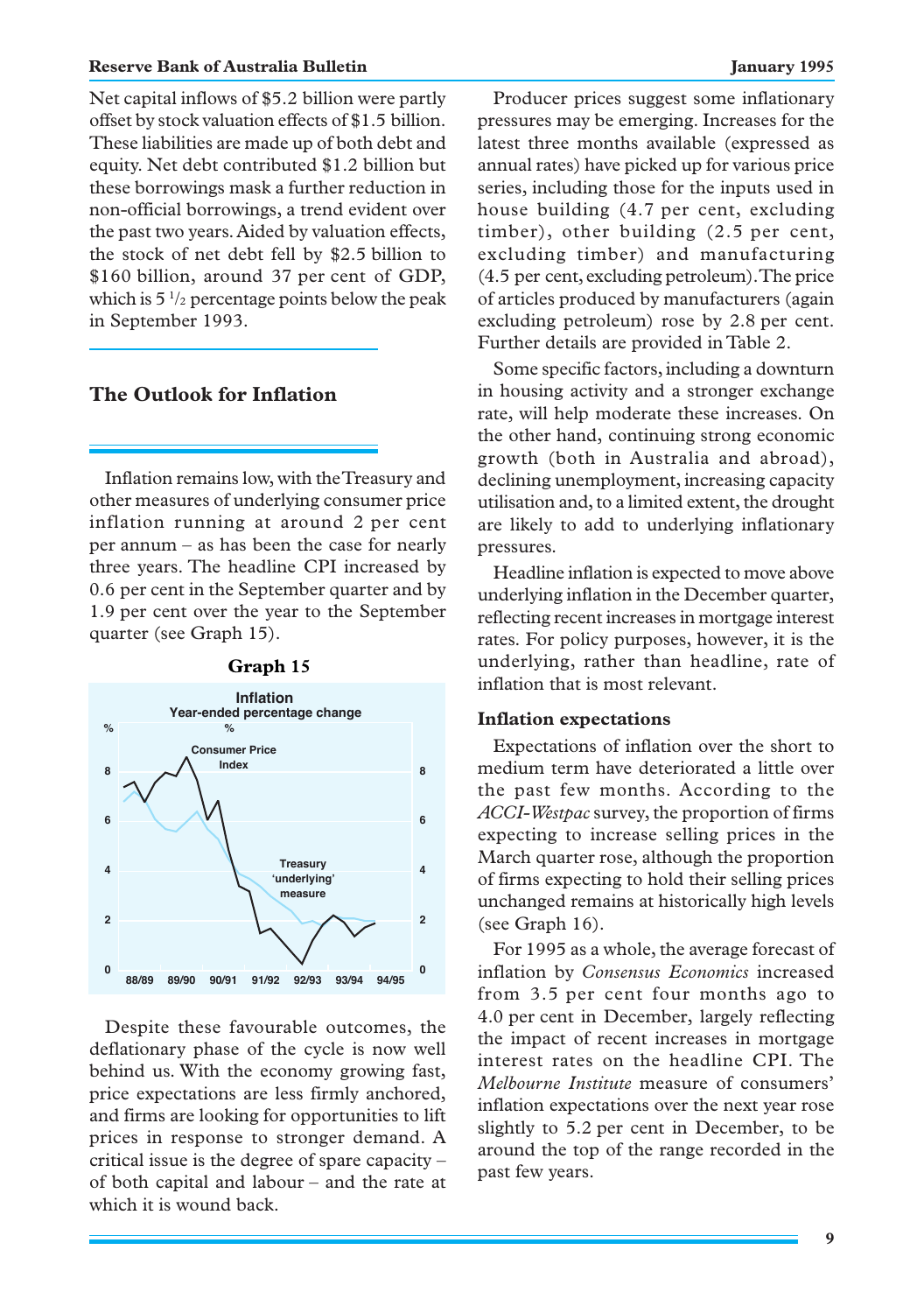|                                         |        | Percentage change over year to period shown |        |      |                            |
|-----------------------------------------|--------|---------------------------------------------|--------|------|----------------------------|
|                                         | 1992   | 1993                                        | 1994   |      | Last 3 months              |
| <b>Consumer Prices</b>                  |        |                                             |        |      |                            |
| Consumer Price Index                    | 0.8    | 2.2.                                        | 1.9    |      | 2.5 Sep qtr                |
| Treasury underlying measure             | 2.4    | 2.2.                                        | 2.0    | 2.5  | Sep qtr                    |
| Private consumption deflator            | 1.6    | 1.8                                         | 1.4    | 0.7  | Sep qtr                    |
| <b>Producer Prices</b>                  |        |                                             |        |      |                            |
| Manufacturing inputs (excl. petroleum)  |        |                                             |        |      |                            |
| of which:                               | 7.5    | 2.1                                         | 1.0    | 4.5  | $October*$                 |
| – domestic                              | 8.0    | $-0.6$                                      | 2.5    | 2.2. | $October*$                 |
| – imported                              | 6.7    | 6.0                                         | $-1.0$ | 8.3  | October $\star$            |
| Manufacturing output (excl. petroleum)  | 2.3    | 1.9                                         | 1.7    | 2.8  | $October*$                 |
| House-building materials (excl. timber) | 0.7    | 1.9                                         | 2.6    | 4.7  | October $\star$            |
| Other building materials (excl. timber) | $-0.5$ | 0.9                                         | 2.1    | 2.5  | $October*$                 |
| <b>Import Prices</b>                    |        |                                             |        |      |                            |
| Import price index                      | 10.2   | 7.2.                                        | $-4.6$ |      | $0.2$ October <sup>*</sup> |
| Imported items in CPI                   | $-0.4$ | 3.9                                         | 2.1    | 0.7  | Sep qtr                    |
| <b>Labour Costs</b>                     |        |                                             |        |      |                            |
| Ordinary-time earnings                  | 3.2    | 2.8                                         | 3.0    |      | 1.9 August $\star$         |
| Average weekly earnings                 | 3.0    | 3.3                                         | 3.0    | 3.4  | August $\star$             |
| Nominal unit labour costs               | 1.8    | 0.0                                         | $-0.5$ |      | -7.2 Sep qtr               |
|                                         |        |                                             |        |      |                            |

#### **Table 2: Selected Price and Cost Measures** (annual rate)

\* For monthly series, figures are averages of the latest three months on the previous three months.



# **Graph 16**

Financial market participants' expectations of inflation in the longer term have, if anything, eased a little over the past few months (see the section on financial markets).

#### **The exchange rate**

The higher exchange rate over recent months is operating to reduce, or at least hold down the rate of increase in, import prices. To the extent that lower import prices are being passed through to consumers, the appreciation of the Australian dollar should help mitigate inflationary pressures over the next few quarters. The pass-through of exchange rate movements to prices of goods 'on the docks' is fairly quick (being virtually complete within a year), although the pass-through to prices of goods 'on the shelves' takes considerably longer (with the bulk of the effect occurring within about two years of an exchange rate change).

### **Capacity utilisation**

Capacity utilisation is difficult to gauge, but various measures shown in Graph 17 suggest it is continuing to rise.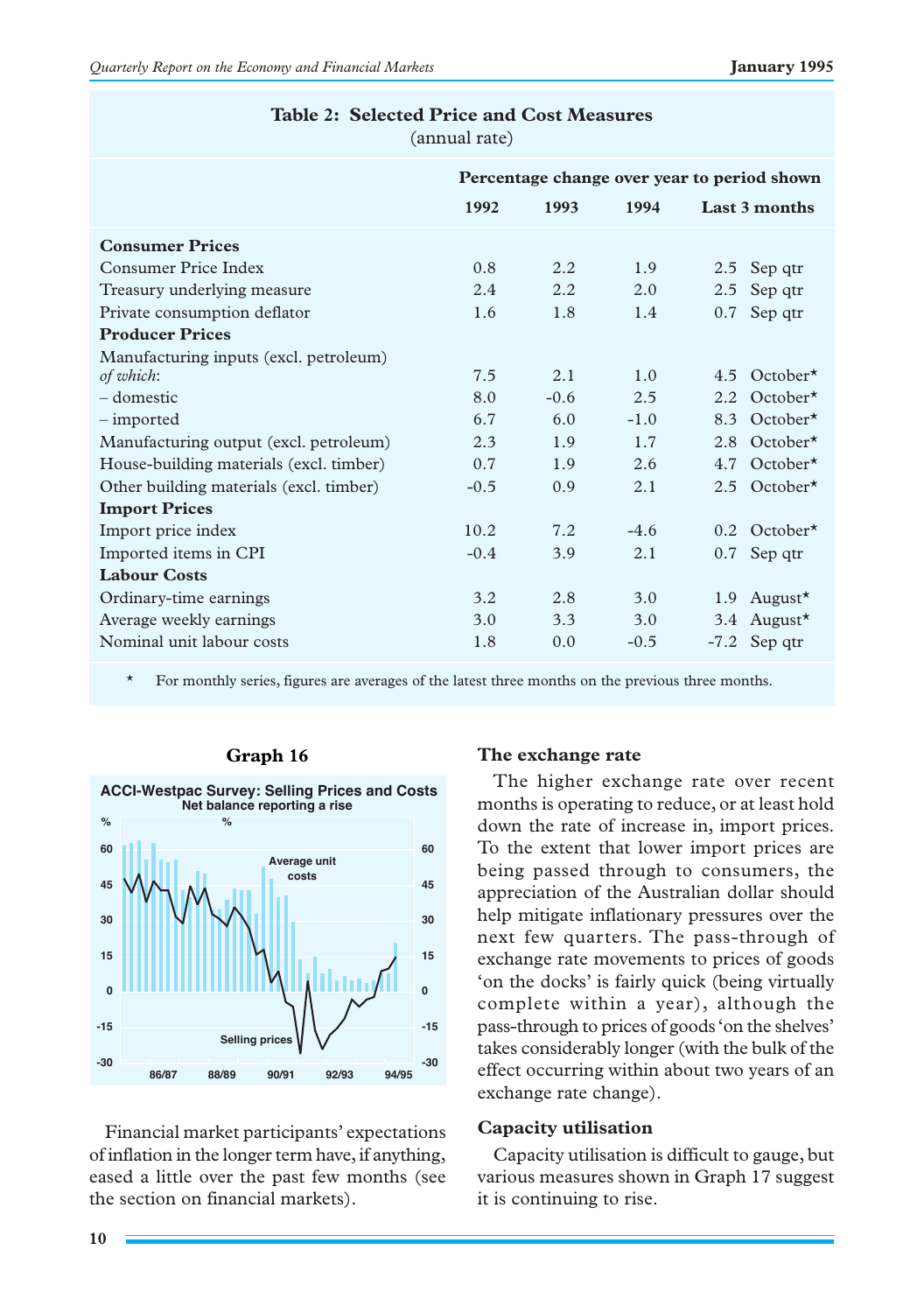# **Graph 17**



For the total economy, capacity utilisation now appears to be back to its average non-recessionary level. The ACCI-Westpac survey of the manufacturing sector (where both growth and investment have been stronger than in most other sectors) supports this view, with utilisation of the capital stock now at levels close to those recorded during the late 1980s.

In previous periods when output was close to 'potential'(based on this measure), inflation was often on the rise. Moreover, inflation tends to begin rising before 'potential' is reached. Recent, and projected, strong growth in expenditure on plant and equipment, while essential for a sustained recovery, is unlikely to translate into sufficiently strong growth of the stock of plant and equipment to avoid some further pressure on existing unused capital.

#### **Wages and the labour market**

Employment growth in the last year has been very strong (see Graph 18). Some 30,400 new jobs were created in November and employment has increased at an annualised rate of 4.3 per cent over the past six months. The extra jobs have been broadly based across the private sector, with the exception of agriculture and mining.



Various measures of job vacancy rates also suggest the labour market is tightening quickly. The ABS measure rose by 23 per cent over the three months to August to be 75 per cent higher than a year earlier. Vacancy rates in the private sector increased by 26 per cent and were close to the all-time peak recorded in May 1989. The ANZ Bank's measure fell slightly over the three months to December, but was still some 18 per cent higher than a year ago. The DEET measure of the skilled vacancy rate rose in December and has increased by around 50 per cent over the past year. Vacancy rates in most categories of skilled occupations are now approaching their average levels of the mid 1980s. Finally, overtime per employee remains around the highest levels seen in four years.

Despite the rise in employment in November, the unemployment rate rose marginally (to 9.3 per cent) as participation increased. The participation rate now appears to be responding to strong employment growth in much the same way as in previous cycles, and the rate at which participation rises will influence the pace of further reductions in the unemployment rate.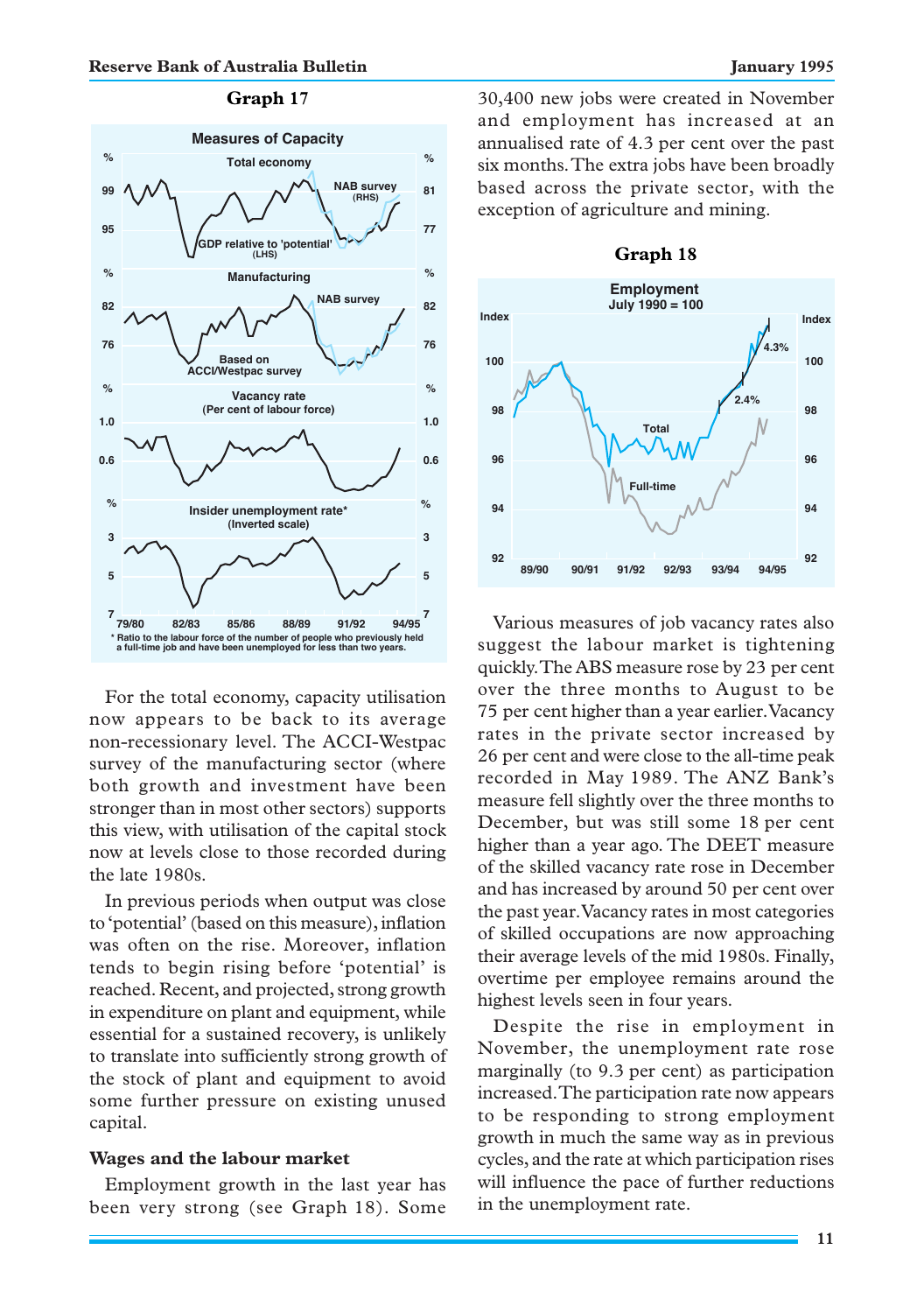There have been some important compositional shifts in the labour market. To this time, fewer people are working full time than was the case at the peak of the last cycle in 1990. This may reflect labour supply changes, as much as demand: the number of unemployed people looking for full-time work has been falling almost continually for more than a year. By contrast, the number of unemployed looking for part-time work has remained roughly stable over the past year. Long-term unemployment has fallen by 64,600 since September 1993 – a relatively rapid fall compared with the previous cycle (see Graph 19). Much of this fall has been for males seeking full-time work (down 43,400), and might in part reflect the expansion of labour market programs. Measures of 'insider unemployment'(such as those who held a full-time job in the last two years and who are therefore most 'job-ready') tend to have more bearing on wage pressures than does the headline unemployment rate. These measures suggest that an element of slack remains in the labour market but that it is being taken up quickly.



**Graph 19**

Wage increases recorded over the past year or so have been moderate. Annual increases in average weekly ordinary-time earnings of full-time adults, which provides an indication of underlying wage pressures, have remained around 3 per cent for over a year. Average weekly earnings of all employees, which includes the effects of both overtime and the

earnings of part-time, casual and junior employees, are increasing at a similar rate. The national accounts measure of average earnings is also increasing at an annual rate close to 3 per cent (see Graph 20).



These wage increases have run somewhat ahead of inflation since 1988/89, suggesting that those with full-time jobs have experienced real wage increases of a little over 1 per cent per year (somewhat more in after-tax terms) – see Graph 21. This outcome has been consistent with low inflation because the increase in real wages has been broadly matched by gains in productivity. Income shares have returned to levels comparable with those observed prior to the 1970s. Productivity is expected to continue to grow

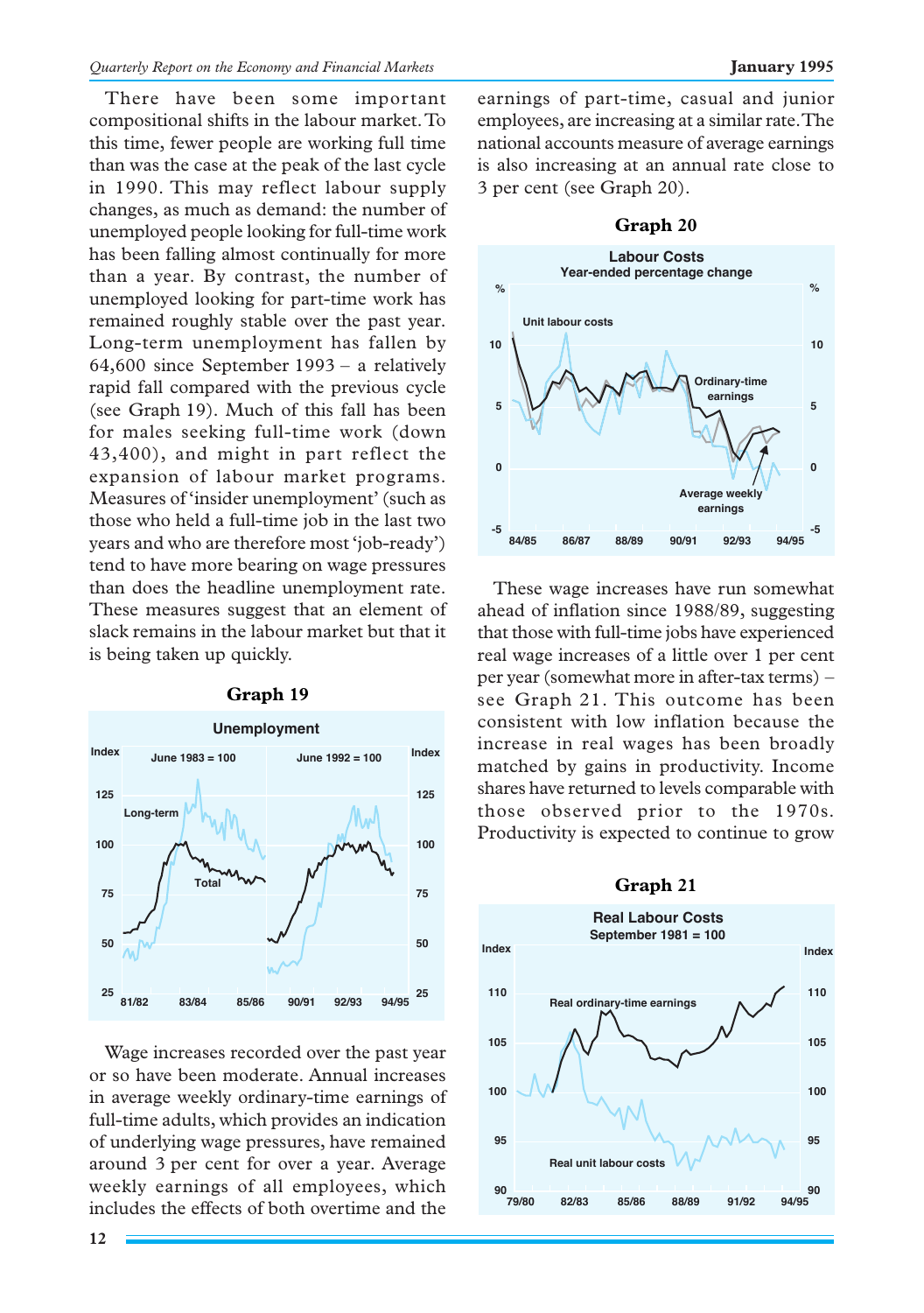at a relatively high rate although, at the corresponding stage of the last cycle, productivity growth began to slow considerably (see Graph 22). Further productivity increases are necessary for steady rises in real wages and living standards, combined with acceptable rates of inflation. All this will be put at risk, however, if *average* wage outcomes exceed the objective of underlying inflation of 2 to 3 per cent plus the *average* rate of productivity growth in the economy.

#### **Graph 22**



Momentum seems to be building on wages. In part, this comes from the gradual spread of enterprise agreements, which now cover one third of workers, with this coverage likely to rise to a half within a year or so. More importantly, the size of the agreements is creeping up, so that the most common annualised wage increases are now in the range of 4 to 5 per cent. For a number of them, the increases are considerably larger, notably those negotiated by the Transport Workers' Union. Over recent months, several unions have unveiled substantial wage claims which are being pursued industry-wide, rather than focused on individual enterprises.

While the overall wage outcomes so far have been consistent with price stability, there is little room for slippage. The aggregate outcome over recent years has not represented a decline in the aggregate real wage. So there is no *general* case for catch-up: if some groups have fallen behind, others must have run ahead. It would be easy for the large wage figures negotiated in these multi-year agreements to confuse negotiators on both sides as to the likely future inflation environment and the ability of the economy to sustain these increases. As noted earlier, wage increases in excess of 2 to 3 per cent plus productivity are not consistent with price stability, nor with a continuing sustained recovery; this point needs to be understood clearly by all the parties involved.

# **Financial Markets**

Financial markets were generally surprised by the strength of economic activity in the December quarter, both in Australia and in a number of overseas countries. In contrast to the experience earlier in the year, when strong economic activity mainly put upward pressure on long-term interest rates because of concerns about the potential for inflation, the upward pressure in the December quarter was most evident in the short and medium-term parts of the yield curves. This shift in pressure reflected both greater confidence by market participants that the authorities will act to control inflationary pressures and an expectation of further increases in official interest rates.

The cash rate in Australia was raised twice during the December quarter, by one percentage point on 24 October and by a further one percentage point on 14 December. These increases, which lifted the cash rate to 7.5 per cent, had been widely expected in the markets. A reflection of this was that short-term security yields traded above the prevailing cash rate throughout the quarter, as shown in Graph 23. At the end of the quarter, the yield on 90-day bank bills was 8.3 per cent, up about two percentage points over the quarter.

Monetary policy was also tightened in several other countries which are at relatively advanced stages of the economic cycle. In the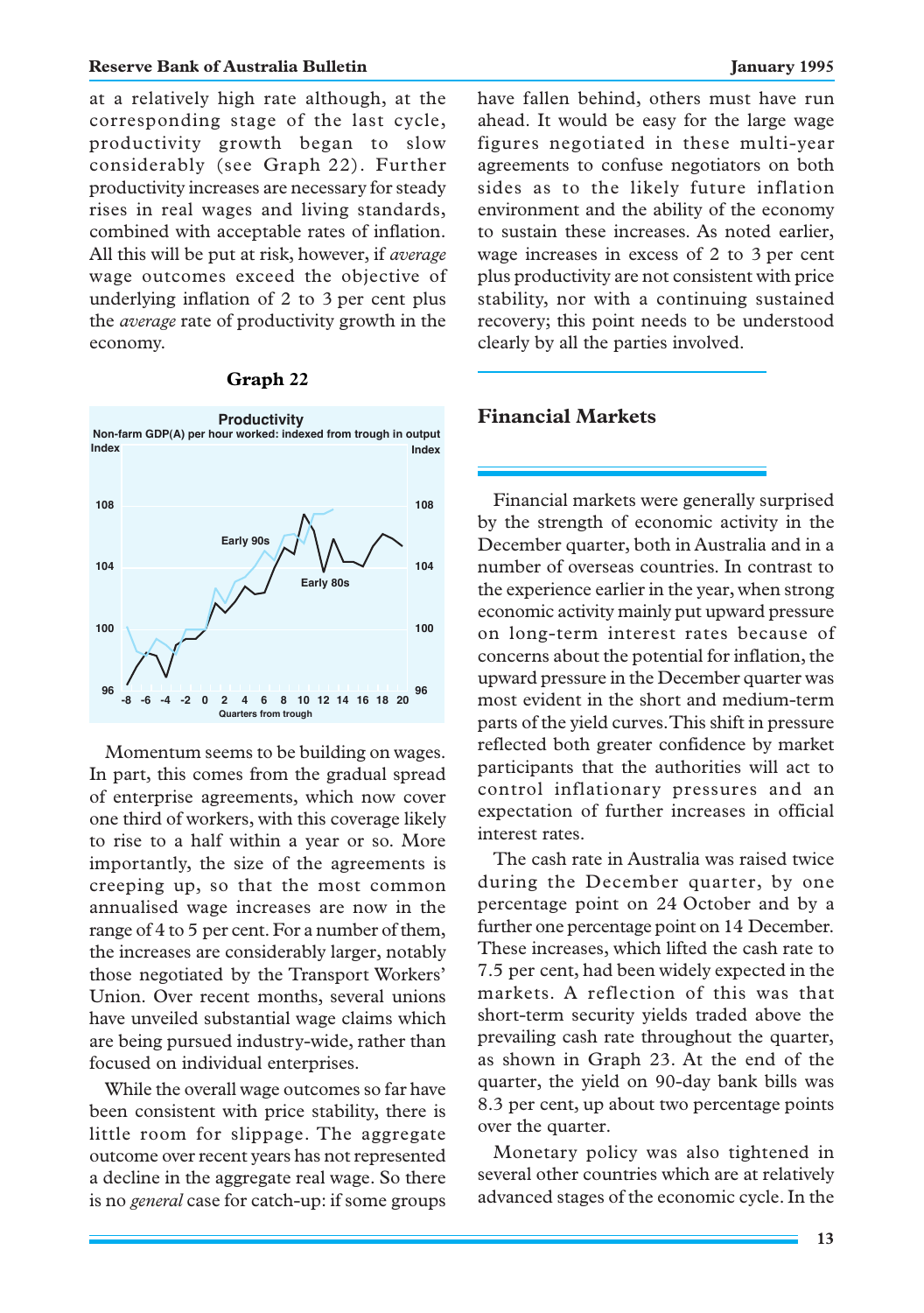#### **Graph 23**



United States, the Federal Reserve raised the cash rate by 0.75 of a percentage point to 5.5 per cent in mid November. This was the sixth tightening since February and brought the total increase in the Fed Funds rate to 2.5 percentage points. In the UK and Canada, rates rose by about 0.5 of a percentage point, while in New Zealand the increase was about 2 percentage points. Movements in cash rates in these countries since February 1994, when the Fed started to tighten, are summarised in Table 3.

Long-term bond yields in most countries continued to rise early in the quarter but, as it became clear that the authorities were prepared to take policy action to contain potential inflationary pressures, yields eased back. In Australia, yields on 10-year bonds

| Table 3: Increases in<br><b>Cash Interest Rates</b><br>(per cent) |      |                                     |  |  |
|-------------------------------------------------------------------|------|-------------------------------------|--|--|
| Movement<br>hetween<br>February<br>and December<br>1994           |      | Level at<br>end<br>December<br>1994 |  |  |
|                                                                   |      |                                     |  |  |
| Australia                                                         | 2.75 | 7.5                                 |  |  |
| <b>United States</b>                                              | 2.5  | 5.5                                 |  |  |
| United Kingdom                                                    | 1.0  | 6.25                                |  |  |
| Canada                                                            | 2.0  | 5.5                                 |  |  |
| New Zealand                                                       | 3.5  | 8.25                                |  |  |

**14**

reached a high of 10.75 per cent mid quarter, but fell to 10 per cent by the end of the quarter, much the same as the level at the end of the previous quarter. The flat outcome for the quarter contrasted with the sharp rises in the first three quarters of 1994. As can be seen from Graph 24, long-term bond yields in most countries flattened out during the quarter, and Australian yields remain high by world standards (and had crept back to 10.4 per cent on 9 January).

#### **Graph 24**



Yields on short and medium-term bonds rose quite sharply during the quarter, both in Australia and in a number of other countries. In Australia, the yield on three-year bonds rose from a little over 9 per cent to over 10 per cent. These movements resulted in the yield curve becoming flat for maturities between two and ten years (see Graph 25). In the US, the yield curve also flattened significantly during the quarter, with yields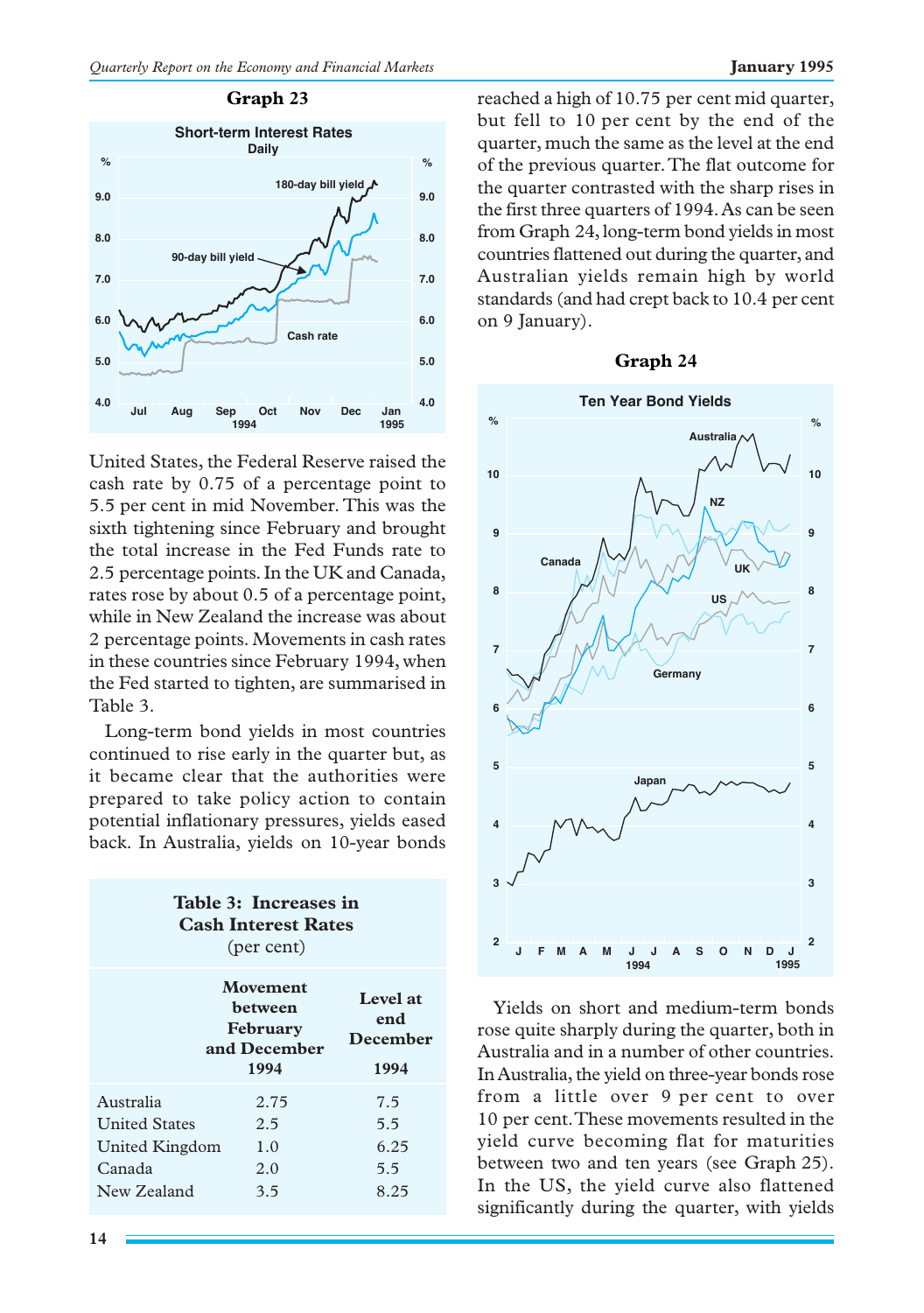# **Graph 25**



for the maturities between two and ten years mostly around 8 per cent.

#### **Share markets**

Downward pressure on share prices continued in the December quarter as rising interest rates made shares less attractive. The All Ordinaries Index of share prices fell by 6 per cent over the quarter, to 1913. It eased by a further 2 per cent in early January. Share prices in Australia in early January were about 20 per cent below their peak last February. As can be seen from Graph 26 this fall was larger than the fall in US share prices over the period, but the rise in Australian share prices in the second half of 1993 had also been larger than in the US; the net movement over the whole period was similar in both countries.



#### **Graph 26**

In Japan and most European countries, share prices were up marginally over the quarter. In other Asian countries, however, they were down sharply. Hong Kong and Malaysia experienced the biggest falls both falling by about 14 per cent (see Table 4). Further falls were experienced in most of these countries in early January.

| <b>Table 4: Movements in Share Prices</b><br>(per cent) |          |                                       |  |  |
|---------------------------------------------------------|----------|---------------------------------------|--|--|
|                                                         | December | <b>Year to</b><br>Quarter 31 December |  |  |
| <b>USA</b>                                              | $-0.2$   | 2.1                                   |  |  |
| Japan                                                   | 0.8      | 13.2                                  |  |  |
| Germany                                                 | 4.7      | $-7.1$                                |  |  |
| Australia                                               | $-5.7$   | $-12.0$                               |  |  |
| <b>UK</b>                                               | 1.3      | $-10.3$                               |  |  |
| Hong Kong                                               | $-14.0$  | $-31.1$                               |  |  |
| Malaysia                                                | $-14.0$  | $-23.8$                               |  |  |
| Singapore                                               | $-4.0$   | $-7.7$                                |  |  |
| South Korea                                             | $-2.2$   | 18.6                                  |  |  |
| Taiwan                                                  | 0.3      | 17.1                                  |  |  |

#### **Foreign exchange markets**

After having traded around a flat trend since February, the Australian dollar rose noticeably in the December quarter, driven by strong overseas demand by investors seeking to take advantage of the rise in world commodity prices. The exchange rate ended the quarter at 56.2 on the trade-weighted index, and



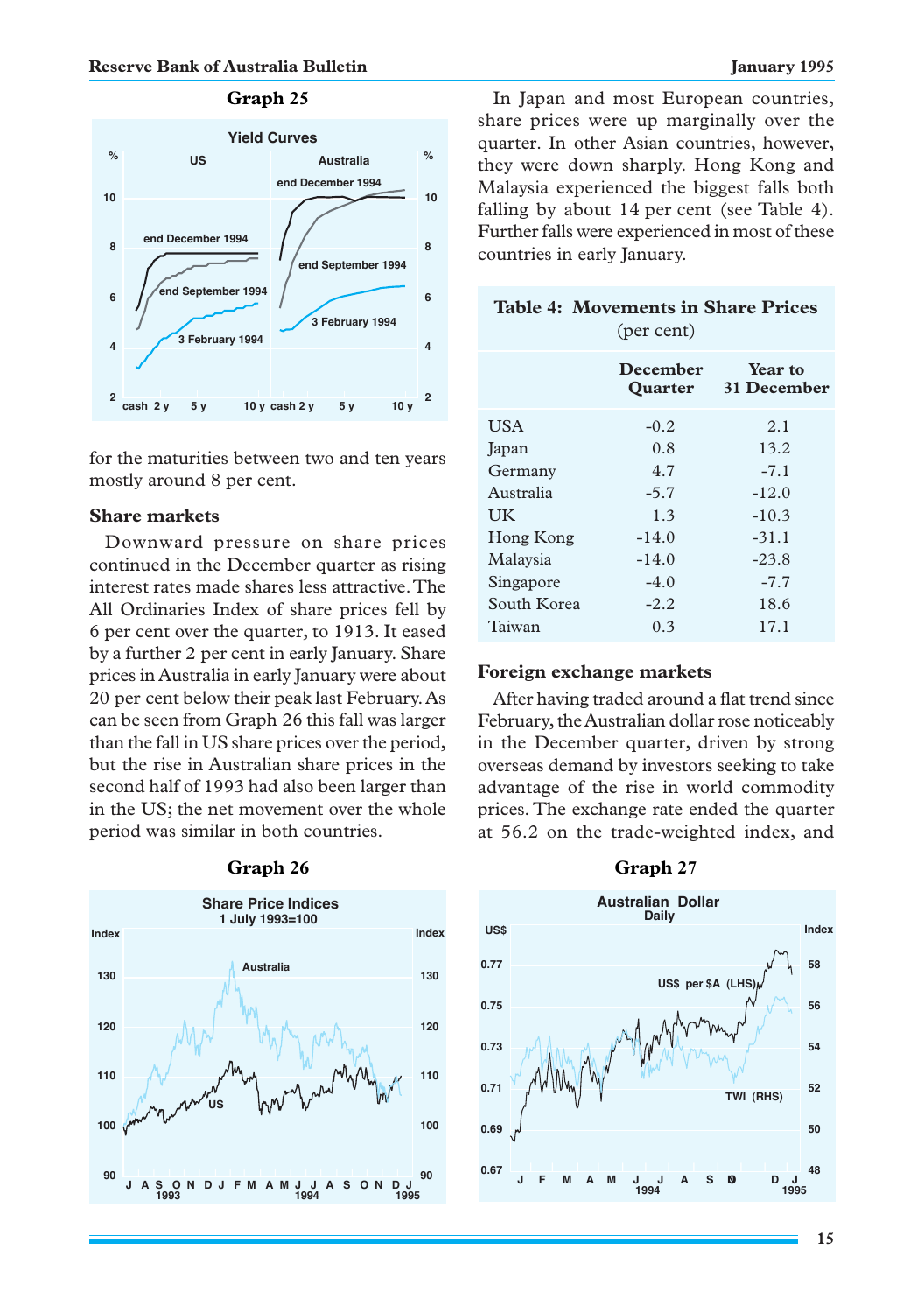

US77.7 cents. This was around 5 per cent higher than three months earlier. Some of these gains were reversed in early January following the publication of figures for the current account deficit. On 9 January, the Australian dollar was standing at 55.7 in trade-weighted terms, and at US76.4 cents (see Graph 27). Notwithstanding the net rise in recent months, the exchange rate remains below its longer-term average, in trade-weighted terms (see Graph 28). The Bank did not intervene in the foreign exchange market in the December quarter.

The US dollar was volatile in the December quarter. It came under heavy selling pressure in October, against both the mark and the yen but, following successful intervention by the Fed in late October, sentiment improved. It also received a boost from the increase of 0.75 of a percentage point in the Fed funds rate in mid November, which was larger than the market generally had been expecting. Although there were a couple of bouts of selling in late December and early January, the US dollar remained about 3 per cent above the low points reached in October.

#### **Financial intermediaries**

The tightening of monetary policy during the quarter led to further rises in intermediaries' interest rates. The October tightening prompted only a partial response from banks, as had been the case in the earlier tightening in August. Banks which had not raised interest rates on housing and business

**16**

loans after the August tightening raised these rates by around three quarters of a percentage point, while most banks that had responded to the August tightening raised their loan rates by lesser amounts. Following the December tightening, all the major lenders increased rates on housing and business loans by about 1 percentage point. The net effect of these changes is that banks generally have absorbed about 1 percentage point of the 2.75 per-centage point rise in the cash rate since August. The major banks' variable-rate housing loan now ranges between 10.5 and 10.75 per cent; the range for the indicator rate for smaller businesses is 10.9 to 11.5 per cent.

Interest rates on credit cards have been increased by between 1.2 and 2.5 percentage points in response to the increases in cash and related rates. Rates charged by the major banks on credit cards with an interest free period now range between 15.9 per cent and 16.45 per cent.

Interest rates on some bank deposits (cash management accounts, fixed term deposits and certificates of deposit) rose substantially during the quarter in response to the monetary tightenings and movements in market yields. Interest rates on savings and transaction accounts, however, rose by lesser amounts. Two major banks increased rates on some of these deposits, on average by about 0.25 of a percentage point, following the December tightening. This was the first significant increase in interest rates on these

#### **Graph 29**